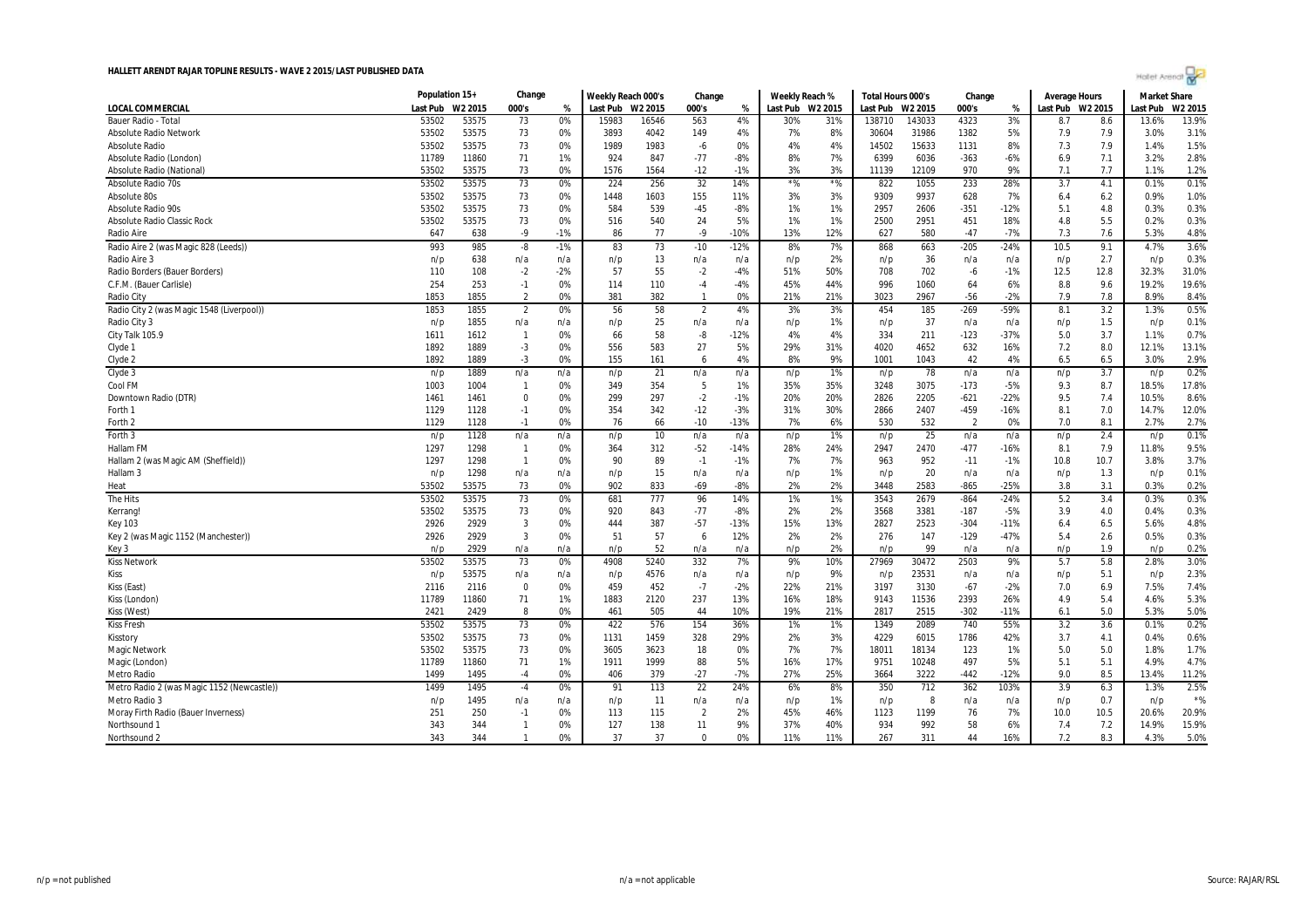

|                                       | Population 15+ |         | Change         |       | Weekly Reach 000's |                | Change         |        | Weekly Reach %   |       | Total Hours 000's |                | Change  |        | <b>Average Hours</b> |      | <b>Market Share</b> |         |
|---------------------------------------|----------------|---------|----------------|-------|--------------------|----------------|----------------|--------|------------------|-------|-------------------|----------------|---------|--------|----------------------|------|---------------------|---------|
| LOCAL COMMERCIAL                      | Last Pub       | W2 2015 | 000's          | %     | Last Pub W2 2015   |                | 000's          | %      | Last Pub W2 2015 |       | Last Pub          | W2 2015        | 000's   | %      | Last Pub W2 2015     |      | Last Pub            | W2 2015 |
| <b>Planet Rock</b>                    | 53502          | 53575   | 73             | 0%    | 1247               | 1248           | $\overline{1}$ | 0%     | 2%               | 2%    | 9075              | 10413          | 1338    | 15%    | 7.3                  | 8.3  | 0.9%                | 1.0%    |
| <b>Planet Rock (West Midlands)</b>    | 3692           | 3700    | 8              | 0%    | 199                | 203            | $\overline{4}$ | 2%     | 5%               | 5%    | 1587              | 2074           | 487     | 31%    | 8.0                  | 10.2 | 2.5%                | 3.2%    |
| Rock FM                               | 1264           | 1261    | $-3$           | 0%    | 253                | 229            | $-24$          | $-9%$  | 20%              | 18%   | 1381              | 1043           | $-338$  | $-24%$ | 5.5                  | 4.6  | 5.9%                | 4.5%    |
| Rock FM 2 (was Magic 999 (Preston))   | 1125           | 1121    | $-4$           | 0%    | 20                 | 26             | 6              | 30%    | 2%               | 2%    | 205               | 106            | -99     | -48%   | 10.5                 | 4.1  | 1.0%                | 0.5%    |
| Rock FM 3                             | n/p            | 1261    | n/a            | n/a   | n/p                | 22             | n/a            | n/a    | n/p              | 2%    | n/p               | 116            | n/a     | n/a    | n/p                  | 5.3  | n/p                 | 0.5%    |
| Tay FM                                | 391            | 391     | 0              | 0%    | 153                | 148            | $-5$           | $-3%$  | 39%              | 38%   | 1433              | 1438           | -5      | 0%     | 9.3                  | 9.7  | 19.4%               | 18.8%   |
| Tay 2                                 | 391            | 391     | $^{\circ}$     | 0%    | 63                 | 55             | -8             | $-13%$ | 16%              | 14%   | 618               | 600            | $-18$   | $-3%$  | 9.8                  | 10.9 | 8.4%                | 7.9%    |
| Tay 3                                 | n/p            | 390     | n/a            | n/a   | n/p                | $\overline{1}$ | n/a            | n/a    | n/p              | $*$ % | n/p               | $\overline{4}$ | n/a     | n/a    | n/p                  | 4.1  | n/p                 | $*$ %   |
| <b>TFM Radio</b>                      | 821            | 818     | $-3$           | 0%    | 182                | 171            | $-11$          | $-6%$  | 22%              | 21%   | 1276              | 1119           | $-157$  | $-12%$ | 7.0                  | 6.5  | 8.4%                | 6.8%    |
| TFM 2 (was Magic 1170 (Teesside))     | 821            | 818     | $-3$           | 0%    | 60                 | 66             | 6              | 10%    | 7%               | 8%    | 411               | 333            | $-78$   | $-19%$ | 6.8                  | 5.0  | 2.7%                | 2.0%    |
| TFM <sub>3</sub>                      | n/p            | 818     | n/a            | n/a   | n/p                | $\overline{7}$ | n/a            | n/a    | n/p              | 1%    | n/p               | -7             | n/a     | n/a    | n/p                  | 0.9  | n/p                 | $*$ %   |
| <b>Viking FM</b>                      | 913            | 910     | $-3$           | 0%    | 221                | 222            | $\overline{1}$ | 0%     | 24%              | 24%   | 1815              | 1600           | $-215$  | $-12%$ | 8.2                  | 7.2  | 8.8%                | 7.7%    |
| Viking FM 2 (was Magic 1161 (Hull))   | 913            | 910     | $-3$           | 0%    | 58                 | 48             | $-10$          | $-17%$ | 6%               | 5%    | 517               | 243            | $-274$  | $-53%$ | 9.0                  | 5.1  | 2.5%                | 1.2%    |
| Viking 3                              | n/p            | 910     | n/a            | n/a   | n/p                | $\overline{A}$ | n/a            | n/a    | n/p              | $*$ % | n/p               | 3              | n/a     | n/a    | n/p                  | 0.9  | n/p                 | $*$ %   |
| Wave 105 FM (Bauer South Coast)       | 1811           | 1811    | $\mathbf 0$    | 0%    | 366                | 395            | 29             | 8%     | 20%              | 22%   | 4167              | 4689           | 522     | 13%    | 11.4                 | 11.9 | 11.6%               | 12.6%   |
| West Sound (Bauer Southwest Scotland) | 398            | 395     | $-3$           | $-1%$ | 180                | 192            | 12             | 7%     | 45%              | 49%   | 2049              | 1909           | $-140$  | $-7%$  | 11.4                 | 10.0 | 26.0%               | 24.3%   |
| Total Global Radio (UK)               | 53502          | 53575   | 73             | 0%    | 21182              | 21153          | $-29$          | 0%     | 40%              | 39%   | 185413            | 182033         | $-3380$ | $-2%$  | 8.8                  | 8.6  | 18.2%               | 17.7%   |
| <b>Classic FM</b>                     | 53502          | 53575   | 73             | 0%    | 5525               | 5276           | $-249$         | $-5%$  | 10%              | 10%   | 36960             | 34495          | $-2465$ | $-7%$  | 6.7                  | 6.5  | 3.6%                | 3.3%    |
| Capital Brand (UK)                    | 53502          | 53575   | 73             | 0%    | 7492               | 7638           | 146            | 2%     | 14%              | 14%   | 40099             | 43973          | 3874    | 10%    | 5.4                  | 5.8  | 3.9%                | 4.3%    |
| Capital Network (UK)                  | 53502          | 53575   | 73             | 0%    | 7000               | 7105           | 105            | 2%     | 13%              | 13%   | 36469             | 39613          | 3144    | 9%     | 5.2                  | 5.6  | 3.6%                | 3.8%    |
| Capital Birmingham                    | 2219           | 2224    | 5              | 0%    | 441                | 424            | $-17$          | $-4%$  | 20%              | 19%   | 2573              | 2621           | 48      | 2%     | 5.8                  | 6.2  | 6.9%                | 6.8%    |
| <b>Capital East Midlands</b>          | 2246           | 2247    | $\overline{1}$ | 0%    | 490                | 479            | $-11$          | $-2%$  | 22%              | 21%   | 3269              | 3603           | 334     | 10%    | 6.7                  | 7.5  | 7.5%                | 8.0%    |
| Capital London                        | 11789          | 11860   | 71             | 1%    | 1793               | 2200           | 407            | 23%    | 15%              | 19%   | 7480              | 9031           | 1551    | 21%    | 4.2                  | 4.1  | 3.8%                | 4.2%    |
| Capital Manchester                    | 2926           | 2929    | $\overline{3}$ | 0%    | 511                | 565            | 54             | 11%    | 17%              | 19%   | 2794              | 3869           | 1075    | 38%    | 5.5                  | 6.8  | 5.5%                | 7.3%    |
| <b>Capital North East</b>             | 2233           | 2227    | -6             | 0%    | 493                | 510            | 17             | 3%     | 22%              | 23%   | 2823              | 2872           | 49      | 2%     | 5.7                  | 5.6  | 6.9%                | 6.6%    |
| <b>Capital North West and Wales</b>   | 1028           | 1028    | $^{\circ}$     | 0%    | 174                | 146            | $-28$          | $-16%$ | 17%              | 14%   | 1156              | 968            | $-188$  | $-16%$ | 6.6                  | 6.6  | 5.7%                | 4.7%    |
| <b>Capital Scotland</b>               | 2798           | 2795    | $-3$           | 0%    | 514                | 531            | 17             | 3%     | 18%              | 19%   | 2778              | 3297           | 519     | 19%    | 5.4                  | 6.2  | 5.8%                | 6.5%    |
| <b>Capital South Coast</b>            | 1168           | 1167    | $-1$           | 0%    | 200                | 185            | $-15$          | $-8%$  | 17%              | 16%   | 1178              | 1292           | 114     | 10%    | 5.9                  | 7.0  | 5.4%                | 5.7%    |
| <b>Capital South Wales</b>            | 1032           | 1033    | $\overline{1}$ | 0%    | 186                | 199            | 13             | 7%     | 18%              | 19%   | 828               | 1203           | 375     | 45%    | 4.4                  | 6.0  | 3.8%                | 5.6%    |
| Capital Yorkshire                     | 4548           | 4535    | $-13$          | 0%    | 1016               | 1041           | 25             | 2%     | 22%              | 23%   | 6671              | 7602           | 931     | 14%    | 6.6                  | 7.3  | 7.4%                | 8.5%    |
| Capital XTRA (UK)                     | 53502          | 53575   | 73             | 0%    | 841                | 951            | 110            | 13%    | 2%               | 2%    | 3631              | 4360           | 729     | 20%    | 4.3                  | 4.6  | 0.4%                | 0.4%    |
| Capital XTRA (London)                 | 11789          | 11860   | 71             | 1%    | 311                | 478            | 167            | 54%    | 3%               | 4%    | 973               | 2278           | 1305    | 134%   | 3.1                  | 4.8  | 0.5%                | 1.1%    |
| Gold Network (UK)                     | 53502          | 53575   | 73             | 0%    | 1026               | 1024           | $-2$           | 0%     | 2%               | 2%    | 7562              | 8078           | 516     | 7%     | 7.4                  | 7.9  | 0.7%                | 0.8%    |
| <b>Gold East Midlands</b>             | 2246           | 2247    | $\overline{1}$ | 0%    | 76                 | 74             | $-2$           | $-3%$  | 3%               | 3%    | 854               | 883            | 29      | 3%     | 11.2                 | 12.0 | 2.0%                | 2.0%    |
| Gold London                           | 11789          | 11860   | 71             | 1%    | 263                | 285            | 22             | 8%     | 2%               | 2%    | 1506              | 2719           | 1213    | 81%    | 5.7                  | 9.6  | 0.8%                | 1.3%    |
| <b>Gold Manchester</b>                | 2926           | 2929    | $\overline{3}$ | 0%    | 56                 | 58             | $\overline{2}$ | 4%     | 2%               | 2%    | 455               | 898            | 443     | 97%    | 8.2                  | 15.4 | 0.9%                | 1.7%    |
| Heart Network (UK)                    | 53502          | 53575   | 73             | 0%    | 8987               | 8860           | $-127$         | $-1%$  | 17%              | 17%   | 68402             | 63762          | $-4640$ | $-7%$  | 7.6                  | 7.2  | 6.7%                | 6.2%    |
| <b>Heart Cambridgeshire</b>           | 877            | 879     | $\overline{2}$ | 0%    | 236                | 244            | 8              | 3%     | 27%              | 28%   | 1726              | 1946           | 220     | 13%    | 7.3                  | 8.0  | 10.6%               | 12.0%   |
| <b>Heart East Anglia</b>              | 1216           | 1217    | $\mathbf{1}$   | 0%    | 261                | 254            | $-7$           | $-3%$  | 21%              | 21%   | 1653              | 1533           | $-120$  | $-7%$  | 6.3                  | 6.0  | 6.6%                | 6.1%    |
| <b>Heart Essex</b>                    | 1359           | 1364    | 5              | 0%    | 438                | 404            | $-34$          | $-8%$  | 32%              | 30%   | 3796              | 3452           | $-344$  | $-9%$  | 8.7                  | 8.6  | 13.0%               | 11.7%   |
| <b>Heart Four Counties</b>            | 2057           | 2072    | 15             | 1%    | 451                | 498            | 47             | 10%    | 22%              | 24%   | 2904              | 3188           | 284     | 10%    | 6.4                  | 6.4  | 7.3%                | 8.0%    |
| <b>Heart Kent</b>                     | 1242           | 1248    | 6              | 0%    | 405                | 391            | $-14$          | $-3%$  | 33%              | 31%   | 3792              | 4026           | 234     | 6%     | 9.4                  | 10.3 | 13.5%               | 14.4%   |
| <b>Heart London</b>                   | 11789          | 11860   | 71             | 1%    | 1533               | 1985           | 452            | 29%    | 13%              | 17%   | 9376              | 10673          | 1297    | 14%    | 6.1                  | 5.4  | 4.7%                | 4.9%    |
| <b>Heart North East</b>               | 2292           | 2286    | -6             | 0%    | 331                | 310            | $-21$          | $-6%$  | 14%              | 14%   | 2307              | 2199           | $-108$  | $-5%$  | 7.0                  | 7.1  | 5.5%                | 4.9%    |
| <b>Heart North Wales</b>              | 726            | 725     | $-1$           | 0%    | 131                | 129            | $-2$           | $-2%$  | 18%              | 18%   | 1130              | 1089           | $-41$   | $-4%$  | 8.6                  | 8.4  | 7.6%                | 7.3%    |
| <b>Heart North West</b>               | 5609           | 5610    | $\overline{1}$ | 0%    | 550                | 558            | 8              | 1%     | 10%              | 10%   | 4518              | 3837           | $-681$  | $-15%$ | 8.2                  | 6.9  | 4.5%                | 3.7%    |
| <b>Heart Scotland</b>                 | 2798           | 2795    | $-3$           | 0%    | 430                | 424            | -6             | $-1%$  | 15%              | 15%   | 2818              | 2427           | $-391$  | $-14%$ | 6.6                  | 5.7  | 5.9%                | 4.8%    |
| <b>Heart Solent</b>                   | 1834           | 1834    | 0              | 0%    | 298                | 287            | $-11$          | $-4%$  | 16%              | 16%   | 1963              | 1959           | $-4$    | 0%     | 6.6                  | 6.8  | 5.3%                | 5.1%    |
| <b>Heart South Wales</b>              | 1886           | 1886    | 0              | 0%    | 447                | 458            | 11             | 2%     | 24%              | 24%   | 4447              | 3963           | $-484$  | $-11%$ | 9.9                  | 8.6  | 11.2%               | 10.3%   |
| <b>Heart South West</b>               | 1436           | 1437    | $\mathbf{1}$   | 0%    | 422                | 408            | $-14$          | $-3%$  | 29%              | 28%   | 3493              | 3323           | $-170$  | $-5%$  | 8.3                  | 8.1  | 11.1%               | 10.0%   |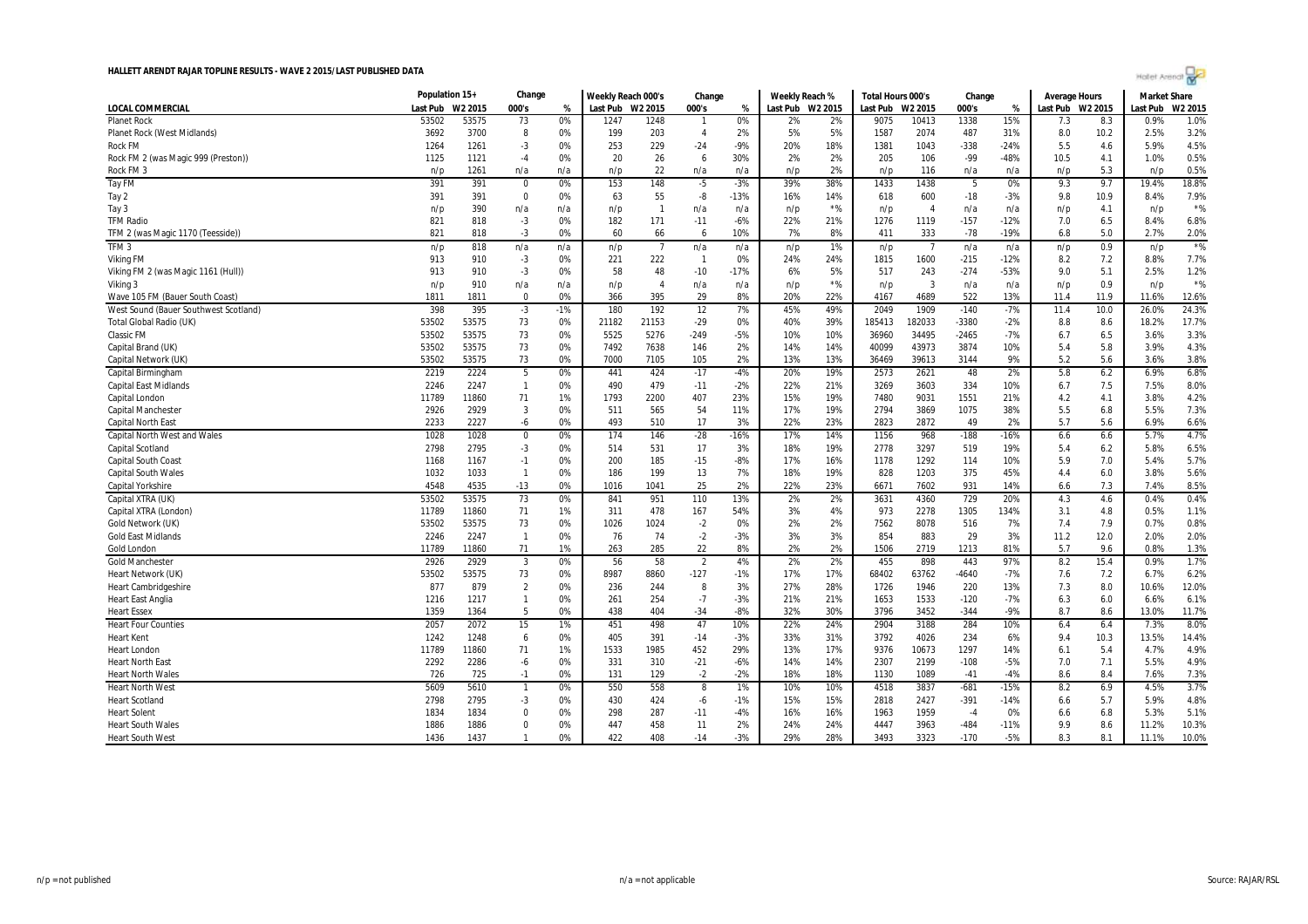|                                     | Population 15+   |       | Change         |    | Weekly Reach 000's |      | Change         |        | Weekly Reach %   |     | Total Hours 000's |       | Change         |               | Average Hours    |      | Market Share |         |
|-------------------------------------|------------------|-------|----------------|----|--------------------|------|----------------|--------|------------------|-----|-------------------|-------|----------------|---------------|------------------|------|--------------|---------|
| <b>LOCAL COMMERCIAL</b>             | Last Pub W2 2015 |       | 000's          | %  | Last Pub W2 2015   |      | 000's          | %      | Last Pub W2 2015 |     | Last Pub W2 2015  |       | 000's          | $\frac{1}{2}$ | Last Pub W2 2015 |      | Last Pub     | W2 2015 |
| <b>Heart Cornwall</b>               | 461              | 462   | $\mathbf{1}$   | 0% | 105                | 109  | $\overline{4}$ | 4%     | 23%              | 24% | 945               | 901   | $-44$          | $-5%$         | 9.0              | 8.2  | 8.8%         | 8.3%    |
| <b>Heart Sussex</b>                 | 1410             | 1416  | 6              | 0% | 358                | 319  | $-39$          | $-11%$ | 25%              | 23% | 2347              | 2334  | $-13$          | $-1%$         | 6.6              | 7.3  | 8.1%         | 7.8%    |
| <b>Heart Thames Valley</b>          | 1453             | 1460  | $\overline{7}$ | 0% | 328                | 351  | 23             | 7%     | 23%              | 24% | 2381              | 2584  | 203            | 9%            | 7.3              | 7.4  | 8.8%         | 8.9%    |
| <b>Heart West Country</b>           | 2234             | 2244  | 10             | 0% | 704                | 651  | $-53$          | $-8%$  | 32%              | 29% | 6503              | 5147  | $-1356$        | $-21%$        | 9.2              | 7.9  | 12.9%        | 10.9%   |
| <b>Heart West Midlands</b>          | 3726             | 3734  | 8              | 0% | 770                | 700  | $-70$          | $-9%$  | 21%              | 19% | 5949              | 5148  | $-801$         | $-13%$        | 7.7              | 7.4  | 9.3%         | 7.8%    |
| <b>Heart Yorkshire</b>              | 3145             | 3138  | $-7$           | 0% | 441                | 406  | $-35$          | $-8%$  | 14%              | 13% | 3877              | 3795  | $-82$          | $-2%$         | 8.8              | 9.3  | 6.7%         | 6.5%    |
| LBC Network (UK)                    | 53502            | 53575 | 73             | 0% | 1357               | 1481 | 124            | 9%     | 3%               | 3%  | 12799             | 14607 | 1808           | 14%           | 9.4              | 9.9  | 1.3%         | 1.4%    |
| LBC 97.3                            | 11789            | 11860 | 71             | 1% | 887                | 1137 | 250            | 28%    | 8%               | 10% | 9377              | 11163 | 1786           | 19%           | 10.6             | 9.8  | 4.7%         | 5.2%    |
| LBC London News (was LBC News 1152) | 11789            | 11860 | 71             | 1% | 375                | 513  | 138            | 37%    | 3%               | 4%  | 1964              | 2607  | 643            | 33%           | 5.2              | 5.1  | 1.0%         | 1.2%    |
| Smooth Radio Network (UK)           | 53502            | 53575 | 73             | 0% | 4772               | 4635 | $-137$         | $-3%$  | 9%               | 9%  | 39408             | 35823 | $-3585$        | $-9%$         | 8.3              | 7.7  | 3.9%         | 3.5%    |
| Smooth Radio Cambridgeshire         | 877              | 879   | $\overline{2}$ | 0% | 44                 | 43   | $-1$           | $-2%$  | 5%               | 5%  | 318               | 387   | 69             | 22%           | 7.1              | 9.0  | 1.9%         | 2.4%    |
| Smooth Radio Devon                  | 1028             | 1028  | $\mathbf 0$    | 0% | 53                 | 47   | -6             | $-11%$ | 5%               | 5%  | 558               | 270   | $-288$         | $-52%$        | 10.6             | 5.8  | 2.5%         | 1.1%    |
| Smooth Radio East Anglia            | 1216             | 1217  | $\mathbf{1}$   | 0% | 56                 | 62   | 6              | 11%    | 5%               | 5%  | 503               | 484   | $-19$          | $-4%$         | 8.9              | 7.8  | 2.0%         | 1.9%    |
| <b>Smooth Radio East Midlands</b>   | 2483             | 2484  | $\mathbf{1}$   | 0% | 315                | 332  | 17             | 5%     | 13%              | 13% | 2663              | 2328  | $-335$         | $-13%$        | 8.5              | 7.0  | 5.5%         | 4.7%    |
| <b>Smooth Radio Essex</b>           | 1359             | 1364  | 5              | 0% | 34                 | 39   | -5             | 15%    | 3%               | 3%  | 311               | 305   | $-6$           | $-2%$         | 9.0              | 7.8  | 1.1%         | 1.0%    |
| <b>Smooth Radio Four Counties</b>   | 2057             | 2072  | 15             | 1% | 71                 | 60   | $-11$          | $-15%$ | 3%               | 3%  | 688               | 604   | $-84$          | $-12%$        | 9.7              | 10.0 | 1.7%         | 1.5%    |
| Smooth Radio Kent                   | 1242             | 1248  | 6              | 0% | 50                 | 53   | 3              | 6%     | 4%               | 4%  | 369               | 412   | 43             | 12%           | 7.4              | 7.8  | 1.3%         | 1.5%    |
| Smooth Radio Londor                 | 11789            | 11860 | 71             | 1% | 627                | 684  | 57             | 9%     | 5%               | 6%  | 3710              | 4727  | 1017           | 27%           | 5.9              | 6.9  | 1.9%         | 2.2%    |
| Smooth Radio North East             | 2292             | 2286  | -6             | 0% | 451                | 485  | 34             | 8%     | 20%              | 21% | 3382              | 4159  | 777            | 23%           | 7.5              | 8.6  | 8.1%         | 9.3%    |
| Smooth Radio North West             | 5609             | 5610  | $\mathbf{1}$   | 0% | 1172               | 1067 | $-105$         | $-9%$  | 21%              | 19% | 8803              | 8077  | $-726$         | $-8%$         | 7.5              | 7.6  | 8.8%         | 7.8%    |
| Smooth Radio North West and Wales   | 1028             | 1028  | 0              | 0% | 69                 | 91   | 22             | 32%    | 7%               | 9%  | 355               | 632   | 277            | 78%           | 5.2              | 6.9  | 1.8%         | 3.0%    |
| Smooth Radio Scotland               | 1985             | 1981  | $-4$           | 0% | 401                | 392  | $-9$           | $-2%$  | 20%              | 20% | 4490              | 3685  | $-805$         | $-18%$        | 11.2             | 9.4  | 12.8%        | 9.8%    |
| <b>Smooth Radio Solent</b>          | 1834             | 1834  | $\Omega$       | 0% | 43                 | 40   | $-3$           | $-7%$  | 2%               | 2%  | 379               | 509   | 130            | 34%           | 8.7              | 12.8 | 1.0%         | 1.3%    |
| Smooth Radio South Wales            | 1032             | 1033  | $\mathbf{1}$   | 0% | 55                 | 75   | 20             | 36%    | 5%               | 7%  | 612               | 728   | 116            | 19%           | 11.1             | 9.6  | 2.8%         | 3.4%    |
| <b>Smooth Radio Sussex</b>          | 1410             | 1416  | 6              | 0% | 66                 | 50   | $-16$          | $-24%$ | 5%               | 4%  | 604               | 237   | $-367$         | $-61%$        | 9.1              | 4.7  | 2.1%         | 0.8%    |
| <b>Smooth Radio Thames Valley</b>   | 1453             | 1460  | $\overline{7}$ | 0% | 42                 | 46   | $\overline{4}$ | 10%    | 3%               | 3%  | 353               | 366   | 13             | 4%            | 8.3              | 8.0  | 1.3%         | 1.3%    |
| Smooth Radio West Country           | 2234             | 2244  | 10             | 0% | 128                | 120  | -8             | $-6%$  | 6%               | 5%  | 1630              | 998   | $-632$         | $-39%$        | 12.7             | 8.3  | 3.2%         | 2.1%    |
| Smooth Radio West Midlands          | 3726             | 3734  | 8              | 0% | 498                | 464  | $-34$          | $-7%$  | 13%              | 12% | 5314              | 3925  | $-1389$        | $-26%$        | 10.7             | 8.5  | 8.3%         | 5.9%    |
| <b>XFM Network (UK)</b>             | 53502            | 53575 | 73             | 0% | 885                | 892  | $\overline{7}$ | 1%     | 2%               | 2%  | 4606              | 4271  | $-335$         | $-7%$         | 5.2              | 4.8  | 0.5%         | 0.4%    |
| <b>XFM London</b>                   | 11789            | 11860 | 71             | 1% | 363                | 434  | 71             | 20%    | 3%               | 4%  | 1252              | 2120  | 868            | 69%           | 3.5              | 4.9  | 0.6%         | 1.0%    |
| <b>XFM Manchester</b>               | 2926             | 2929  | 3              | 0% | 194                | 194  | $\mathbf 0$    | 0%     | 7%               | 7%  | 1024              | 1104  | 80             | 8%            | 5.3              | 5.7  | 2.0%         | 2.1%    |
| <b>XFM Scotland</b>                 | 830              | 830   | $\mathbf 0$    | 0% | 35                 | 39   | $\overline{4}$ | 11%    | 4%               | 5%  | 270               | 235   | $-35$          | $-13%$        | 7.8              | 6.0  | 2.0%         | 1.7%    |
| UTV Radio (inc. talkSPORT)          | 53502            | 53575 | 73             | 0% | 4487               | 4467 | $-20$          | 0%     | 8%               | 8%  | 33421             | 32710 | $-711$         | $-2%$         | 7.4              | 7.3  | 3.3%         | 3.2%    |
| 107.6 Juice FM                      | 1063             | 1065  | $\overline{2}$ | 0% | 257                | 251  | $-6$           | $-2%$  | 24%              | 24% | 2263              | 1789  | $-474$         | $-21%$        | 8.8              | 7.1  | 11.4%        | 8.6%    |
| Peak 107 FM                         | 419              | 419   | $\Omega$       | 0% | 87                 | 78   | $-9$           | $-10%$ | 21%              | 18% | 942               | 715   | $-227$         | $-24%$        | 10.9             | 9.2  | 11.0%        | 8.5%    |
| The Pulse                           | 882              | 883   | $\overline{1}$ | 0% | 98                 | 95   | $-3$           | $-3%$  | 11%              | 11% | 635               | 616   | $-19$          | $-3%$         | 6.5              | 6.5  | 4.1%         | 4.4%    |
| Pulse <sub>2</sub>                  | 882              | 883   | $\mathbf{1}$   | 0% | 37                 | 28   | $-9$           | $-24%$ | 4%               | 3%  | 154               | 112   | $-42$          | $-27%$        | 4.1              | 3.9  | 1.0%         | 0.8%    |
| Signal 107                          | 1023             | 1025  | $\overline{2}$ | 0% | 60                 | 62   | $\overline{2}$ | 3%     | 6%               | 6%  | 330               | 676   | 346            | 105%          | 5.5              | 11.0 | 1.7%         | 3.2%    |
| Signal One                          | 797              | 796   | $-1$           | 0% | 293                | 279  | $-14$          | $-5%$  | 37%              | 35% | 3124              | 2831  | $-293$         | $-9%$         | 10.6             | 10.1 | 17.7%        | 16.2%   |
|                                     | 797              | 796   | $-1$           | 0% | 66                 | 67   | $\overline{1}$ | 2%     | 8%               | 8%  | 637               | 591   | $-46$          | $-7%$         | 9.6              | 8.9  | 3.6%         | 3.4%    |
| Signal Two                          |                  |       |                |    |                    |      |                |        |                  |     |                   |       |                |               |                  |      |              |         |
| Swansea Sound - 1170 MW             | 471              | 471   | $\mathbf 0$    | 0% | 64                 | 50   | $-14$          | $-22%$ | 14%              | 11% | 541               | 355   | $-186$         | $-34%$        | 8.4              | 7.0  | 5.2%         | 3.5%    |
| talkSPORT                           | 53502            | 53575 | 73             | 0% | 3246               | 3033 | $-213$         | $-7%$  | 6%               | 6%  | 21523             | 20271 | $-1252$        | $-6%$         | 6.6              | 6.7  | 2.1%         | 1.9%    |
| 107.4 Tower FM                      | 439              | 439   | $\Omega$       | 0% | 53                 | 51   | $-2$           | $-4%$  | 12%              | 12% | 247               | 221   | $-26$          | $-11%$        | 4.7              | 4.3  | 3.1%         | 2.8%    |
| 96.4 FM The Wave                    | 471              | 471   | $\mathbf 0$    | 0% | 145                | 139  | -6             | $-4%$  | 31%              | 29% | 1315              | 1405  | 90             | 7%            | 9.0              | 10.1 | 12.6%        | 14.0%   |
| U105                                | 888              | 889   | $\mathbf{1}$   | 0% | 180                | 189  | q              | 5%     | 20%              | 21% | 1784              | 1747  | $-37$          | $-2%$         | 9.9              | 9.2  | 11.8%        | 11.6%   |
| Radio Wave 96.5 FM                  | 234              | 233   | $-1$           | 0% | 68                 | 70   | $\overline{2}$ | 3%     | 29%              | 30% | 458               | 459   | $\overline{1}$ | 0%            | 6.7              | 6.5  | 9.6%         | 9.6%    |
| 107.2 Wire FM                       | 270              | 271   | $\mathbf{1}$   | 0% | 54                 | 57   | $\overline{3}$ | 6%     | 20%              | 21% | 448               | 413   | $-35$          | $-8%$         | 8.3              | 7.2  | 8.8%         | 8.2%    |
| 102.4 Wish FM                       | 457              | 458   | $\mathbf{1}$   | 0% | 73                 | 82   | $\mathbf{o}$   | 12%    | 16%              | 18% | 372               | 402   | 30             | 8%            | 5.1              | 4.9  | 4.0%         | 4.5%    |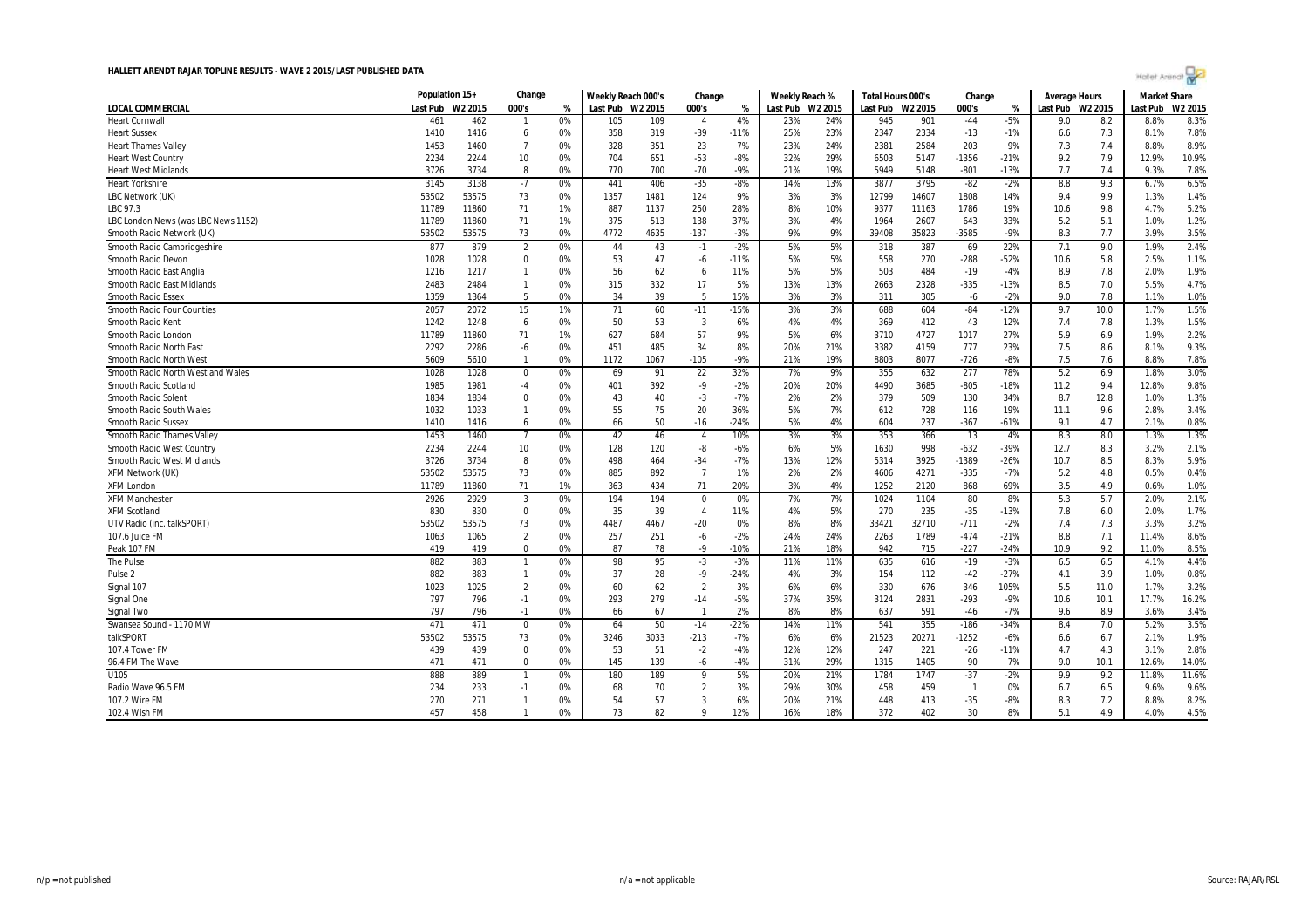

|                                                            | Population 15+ |         | Change         |       | Weekly Reach 000's |                | Change         |        | Weekly Reach %   |     | Total Hours 000's |                | Change         |        | <b>Average Hours</b> |      | <b>Market Share</b> |        |
|------------------------------------------------------------|----------------|---------|----------------|-------|--------------------|----------------|----------------|--------|------------------|-----|-------------------|----------------|----------------|--------|----------------------|------|---------------------|--------|
| LOCAL COMMERCIAL                                           | Last Pub       | W2 2015 | 000's          | %     | Last Pub W2 2015   |                | 000's          | %      | Last Pub W2 2015 |     | Last Pub W2 2015  |                | 000's          | %      | Last Pub W2 2015     |      | Last Pub            | W2 201 |
| Anglian Radio Group                                        | 1007           | 1004    | $-3$           | 0%    | 220                | 214            | -6             | $-3%$  | 22%              | 21% | 2006              | 1883           | $-123$         | $-6%$  | 9.1                  | 8.8  | 9.7%                | 9.2%   |
| THE BEACH                                                  | 182            | 180     | $-2$           | $-1%$ | 57                 | 61             | $\overline{4}$ | 7%     | 31%              | 34% | 423               | 472            | 49             | 12%    | 7.5                  | 7.8  | 11.5%               | 12.9%  |
| Dream 100                                                  | 135            | 133     | $-2$           | $-1%$ | 35                 | 35             | $\Omega$       | 0%     | 26%              | 26% | 367               | 410            | 43             | 12%    | 10.4                 | 11.7 | 13.3%               | 15.2%  |
| North Norfolk Radio                                        | 92             | 92      | $\mathbf 0$    | 0%    | 21                 | 21             | $\mathbf 0$    | 0%     | 23%              | 23% | 276               | 260            | $-16$          | $-6%$  | 13.0                 | 12.2 | 12.8%               | 11.9%  |
| Norwich 99.9fm                                             | 331            | 331     | $\Omega$       | 0%    | 45                 | 41             | -4             | $-9%$  | 14%              | 12% | 431               | 349            | $-82$          | $-19%$ | 9.6                  | 8.6  | 6.1%                | 5.0%   |
| Town 102 FM                                                | 289            | 288     | $-1$           | 0%    | 62                 | 57             | $-5$           | $-8%$  | 22%              | 20% | 509               | 392            | $-117$         | $-23%$ | 8.2                  | 6.9  | 9.2%                | 7.0%   |
| 107.8 Arrow FM for Hastings                                | 119            | 119     | $\Omega$       | 0%    | 15                 | 17             | $\overline{2}$ | 13%    | 13%              | 14% | 119               | 123            | $\overline{4}$ | 3%     | 7.9                  | 7.2  | 4.6%                | 4.7%   |
| <b>Total Celador Radio</b>                                 | 3992           | 3999    | $\overline{7}$ | 0%    | 695                | 721            | 26             | 4%     | 17%              | 18% | 4740              | 5672           | 932            | 20%    | 6.8                  | 7.9  | 5.6%                | 6.8%   |
| The Breeze (Basingstoke / Newbury and Andover)             | 293            | 294     | $\mathbf{1}$   | 0%    | 42                 | 34             | -8             | $-19%$ | 14%              | 12% | 273               | 214            | $-59$          | $-22%$ | 6.6                  | 6.2  | 4.8%                | 3.6%   |
| The Breeze (Cheltenham)                                    | 168            | 168     | $\Omega$       | 0%    | 19                 | 20             | $\mathbf{1}$   | 5%     | 11%              | 12% | 132               | 118            | $-14$          | $-11%$ | 7.0                  | 5.9  | 3.7%                | 3.4%   |
| The Breeze (Solent/East Hants and West Surrey)             | 1098           | 1100    | $\overline{2}$ | 0%    | 69                 | 70             | $\mathbf{1}$   | 1%     | 6%               | 6%  | 520               | 757            | 237            | 46%    | 7.5                  | 10.8 | 2.5%                | 3.6%   |
| The Breeze South West (Bristol/Weston/Bath and West Wilts) | 972            | 975     | 3              | 0%    | 101                | 129            | 28             | 28%    | 10%              | 13% | 601               | 1240           | 639            | 106%   | 5.9                  | 9.6  | 2.8%                | 6.5%   |
| The Breeze (Yeovil/Shaftesbury and Bridgwater)             | 292            | 296     | $\overline{4}$ | 1%    | 57                 | 57             | $\bf{0}$       | 0%     | 20%              | 19% | 474               | 493            | 19             | 4%     | 8.2                  | 8.7  | 6.6%                | 6.7%   |
| <b>Fire Radio</b>                                          | 319            | 318     | $-1$           | 0%    | 52                 | 53             | $\mathbf{1}$   | 2%     | 16%              | 17% | 281               | 261            | $-20$          | $-7%$  | 5.4                  | 5.0  | 4.1%                | 3.9%   |
| JACK fm (Bristol) (Will be Sam FM Bristol)                 | 633            | 634     | $\mathbf{1}$   | 0%    | 114                | 104            | $-10$          | $-9%$  | 18%              | 16% | 697               | 615            | $-82$          | $-12%$ | 6.1                  | 5.9  | 5.1%                | 5.1%   |
| Jack fm South Coast (Will be Sam FM South Coast)           | 1738           | 1740    | $\overline{2}$ | 0%    | 231                | 216            | $-15$          | $-6%$  | 13%              | 12% | 1334              | 1310           | $-24$          | $-2%$  | 5.8                  | 6.1  | 3.9%                | 3.7%   |
| Jack fm (Swindon) (Will be Sam FM Swindon)                 | 205            | 206     | $\mathbf{1}$   | 0%    | 39                 | 31             | -8             | $-21%$ | 19%              | 15% | 275               | 217            | $-58$          | $-21%$ | 7.1                  | 7.0  | 5.7%                | 4.7%   |
| Central FM                                                 | 214            | 215     | $\mathbf{1}$   | 0%    | 45                 | 53             | 8              | 18%    | 21%              | 25% | 319               | 334            | 15             | 5%     | 7.1                  | 6.3  | 8.5%                | 8.7%   |
| <b>Total Cheshire Radio</b>                                | 378            | 378     | $\mathbf 0$    | 0%    | 61                 | 60             | $-1$           | $-2%$  | 16%              | 16% | 334               | 308            | $-26$          | $-8%$  | 5.5                  | 5.2  | 4.6%                | 4.0%   |
| Cheshire's Silk 106.9                                      | 185            | 185     | $\Omega$       | 0%    | 23                 | 22             | $-1$           | $-4%$  | 13%              | 12% | 127               | 89             | $-38$          | $-30%$ | 5.5                  | 4.0  | 3.5%                | 2.3%   |
| Chester's Dee 106.3                                        | 193            | 192     | $-1$           | $-1%$ | 37                 | 38             | $\mathbf{1}$   | 3%     | 19%              | 20% | 207               | 220            | 13             | 6%     | 5.5                  | 5.8  | 5.9%                | 5.8%   |
| <b>Total CN Radio</b>                                      | 282            | 280     | $-2$           | $-1%$ | 112                | 109            | $-3$           | $-3%$  | 40%              | 39% | 871               | 868            | $-3$           | 0%     | 7.8                  | 8.0  | 17.0%               | 16.6%  |
| The Bay                                                    | 282            | 280     | $-2$           | $-1%$ | 100                | 98             | $-2$           | $-2%$  | 35%              | 35% | 733               | 745            | 12             | 2%     | 7.4                  | 7.6  | 14.3%               | 14.3%  |
| Citybeat 96.7/102.5FM                                      | 567            | 569     | $\overline{2}$ | 0%    | 145                | 133            | $-12$          | $-8%$  | 26%              | 23% | 1248              | 1194           | $-54$          | $-4%$  | 8.6                  | 9.0  | 13.2%               | 11.9%  |
| Lakeland Radio                                             | 51             | 51      | 0              | 0%    | 19                 | 18             | $-1$           | $-5%$  | 38%              | 35% | 138               | 123            | $-15$          | $-11%$ | 7.1                  | 6.8  | 12.6%               | 11.5%  |
| <b>Communicorp UK</b>                                      | 17814          | 17800   | $-14$          | 0%    | 3287               | 3227           | $-60$          | $-2%$  | 18%              | 18% | 24108             | 24487          | 379            | 2%     | 7.3                  | 7.6  | 7.3%                | 7.2%   |
| <b>Capital Scotland</b>                                    | 2798           | 2795    | $-3$           | 0%    | 514                | 531            | 17             | 3%     | 18%              | 19% | 2778              | 3297           | 519            | 19%    | 5.4                  | 6.2  | 5.8%                | 6.5%   |
| <b>Capital South Wales</b>                                 | 1032           | 1033    | $\mathbf{1}$   | 0%    | 186                | 199            | 13             | 7%     | 18%              | 19% | 828               | 1203           | 375            | 45%    | 4.4                  | 6.0  | 3.8%                | 5.6%   |
| <b>Heart North Wales</b>                                   | 726            | 725     | $-1$           | 0%    | 131                | 129            | $-2$           | $-2%$  | 18%              | 18% | 1130              | 1089           | $-41$          | $-4%$  | 8.6                  | 8.4  | 7.6%                | 7.3%   |
| <b>Heart Yorkshire</b>                                     | 3145           | 3138    | $-7$           | 0%    | 441                | 406            | $-35$          | $-8%$  | 14%              | 13% | 3877              | 3795           | $-82$          | $-2%$  | 8.8                  | 9.3  | 6.7%                | 6.5%   |
| 106.1 Real XS Manchester (was 106.1 Rock Radio)            | 2926           | 2929    | $\overline{3}$ | 0%    | 118                | 114            | $-4$           | $-3%$  | 4%               | 4%  | 648               | 541            | $-107$         | $-17%$ | 5.5                  | 4.7  | 1.3%                | 1.0%   |
| Smooth Radio East Midlands                                 | 2483           | 2484    | $\mathbf{1}$   | 0%    | 315                | 332            | 17             | 5%     | 13%              | 13% | 2663              | 2328           | $-335$         | $-13%$ | 8.5                  | 7.0  | 5.5%                | 4.7%   |
| Smooth Radio North East                                    | 2292           | 2286    | $-6$           | 0%    | 451                | 485            | 34             | 8%     | 20%              | 21% | 3382              | 4159           | 777            | 23%    | 7.5                  | 8.6  | 8.1%                | 9.3%   |
| <b>Smooth Radio North West</b>                             | 5609           | 5610    | $\mathbf{1}$   | 0%    | 1172               | 1067           | $-105$         | $-9%$  | 21%              | 19% | 8803              | 8077           | $-726$         | $-8%$  | 7.5                  | 7.6  | 8.8%                | 7.8%   |
| <b>Connect DAB</b>                                         | 561            | 562     | $\mathbf{1}$   | 0%    | $\overline{7}$     | $\overline{4}$ | $-3$           | $-43%$ | 1%               | 1%  | 30                | $\overline{7}$ | $-23$          | $-77%$ | 4.6                  | 1.5  | 0.3%                | 0.1%   |
| Connect FM (was Connect FM and Lite 106.8FM)               | 441            | 443     | $\overline{2}$ | 0%    | 36                 | 34             | $-2$           | $-6%$  | 8%               | 8%  | 281               | 275            | $-6$           | $-2%$  | 7.7                  | 8.1  | 3.4%                | 3.3%   |
| <b>Radio Essex DAB</b>                                     | 1277           | 1280    | 3              | 0%    | 54                 | 51             | $-3$           | $-6%$  | 4%               | 4%  | 286               | 278            | -8             | $-3%$  | 5.3                  | 5.5  | 1.0%                | 1.0%   |
| Radio Exe                                                  | 198            | 199     | $\mathbf{1}$   | 1%    | 24                 | 22             | $-2$           | $-8%$  | 12%              | 11% | 175               | 147            | $-28$          | $-16%$ | 7.4                  | 6.5  | 4.6%                | 4.0%   |
| 3FM                                                        | 72             | 74      | $\overline{2}$ | 3%    | 29                 | 30             | $\mathbf{1}$   | 3%     | 41%              | 41% | 237               | 229            | -8             | $-3%$  | 8.0                  | 7.5  | 16.8%               | 15.9%  |
| <b>IOW Radio</b>                                           | 119            | 119     | 0              | 0%    | 41                 | 40             | $-1$           | $-2%$  | 34%              | 34% | 296               | 290            | $-6$           | $-2%$  | 7.2                  | 7.2  | 12.1%               | 12.1%  |
| 107 JACK fm Berkshire                                      | 236            | 236     | $\Omega$       | 0%    | 17                 | 18             | $\mathbf{1}$   | 6%     | 7%               | 7%  | 99                | 72             | $-27$          | $-27%$ | 5.7                  | 4.1  | 2.5%                | 1.8%   |
| <b>JACKfm Oxfordshire</b>                                  | 515            | 520     | 5              | 1%    | 91                 | 104            | 13             | 14%    | 18%              | 20% | 545               | 537            | -8             | $-1%$  | 6.0                  | 5.2  | 5.6%                | 5.3%   |
| JACKfm 2 Oxford (was Glide FM 107.9)                       | 502            | 507     | 5              | 1%    | 33                 | 40             | $\overline{7}$ | 21%    | 7%               | 8%  | 168               | 113            | $-55$          | $-33%$ | 5.0                  | 2.9  | 1.8%                | 1.2%   |
| 106 JACKfm (Oxford)                                        | 515            | 520     | 5              | 1%    | 69                 | 83             | 14             | 20%    | 13%              | 16% | 377               | 423            | 46             | 12%    | 5.5                  | 5.1  | 3.9%                | 4.2%   |
| Jazz FM (National)                                         | 53502          | 53575   | 73             | 0%    | 457                | 560            | 103            | 23%    | 1%               | 1%  | 2104              | 2961           | 857            | 41%    | 4.6                  | 5.3  | 0.2%                | 0.3%   |
| Kingdom FM                                                 | 290            | 289     | $-1$           | 0%    | 61                 | 60             | $-1$           | $-2%$  | 21%              | 21% | 344               | 419            | 75             | 22%    | 5.6                  | 6.9  | 6.5%                | 8.2%   |
| kmfm Group                                                 | 1235           | 1241    | 6              | 0%    | 167                | 159            | -8             | $-5%$  | 14%              | 13% | 1054              | 787            | $-267$         | $-25%$ | 6.3                  | 4.9  | 3.8%                | 2.8%   |
| kmfm East                                                  | 563            | 566     | 3              | 1%    | 93                 | 89             | -4             | $-4%$  | 17%              | 16% | 682               | 444            | $-238$         | $-35%$ | 7.3                  | 5.0  | 5.3%                | 3.6%   |
| kmfm West                                                  | 672            | 675     | 3              | 0%    | 73                 | 70             | $-3$           | $-4%$  | 11%              | 10% | 372               | 342            | $-30$          | $-8%$  | 5.1                  | 4.9  | 2.5%                | 2.3%   |
| Lincs FM Group                                             | 2423           | 2419    | $-4$           | 0%    | 609                | 627            | 18             | 3%     | 25%              | 26% | 5929              | 6470           | 541            | 9%     | 9.7                  | 10.3 | 11.2%               | 12.1%  |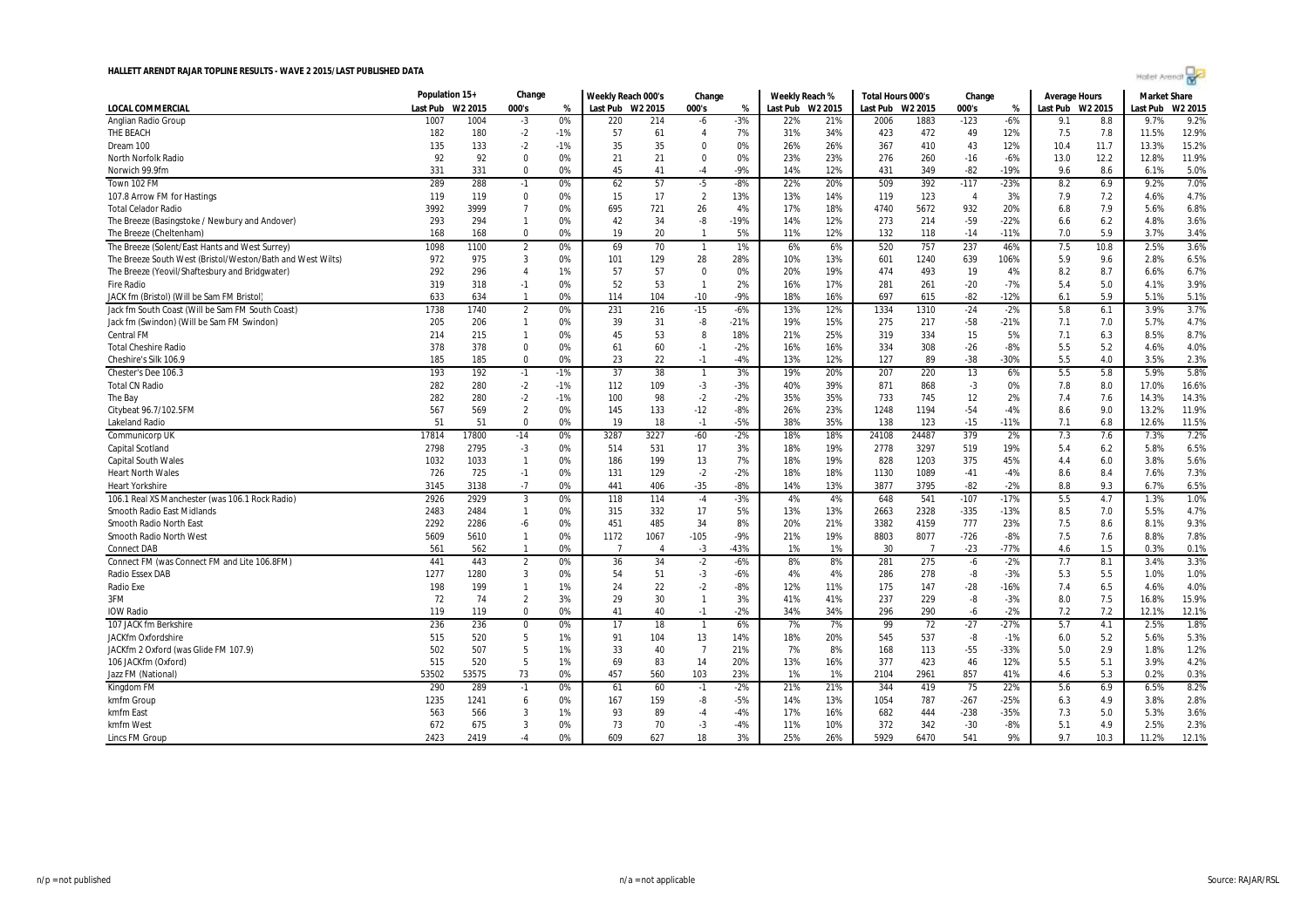|                                                                        | Population 15+ |             | Change                         |          | Weekly Reach 000's |                      | Change                 |               | Weekly Reach %   |              | Total Hours 000's |            | Change         |                 | <b>Average Hours</b> |            | <b>Market Share</b> |               |
|------------------------------------------------------------------------|----------------|-------------|--------------------------------|----------|--------------------|----------------------|------------------------|---------------|------------------|--------------|-------------------|------------|----------------|-----------------|----------------------|------------|---------------------|---------------|
| LOCAL COMMERCIAL                                                       | Last Pub       | W2 2015     | 000's                          | %        | Last Pub W2 2015   |                      | 000's                  | %             | Last Pub W2 2015 |              | Last Pub          | W2 2015    | 000's          | %               | Last Pub W2 2015     |            | Last Pub            | W2 2015       |
| Dearne FM                                                              | 237            | 237         | $\Omega$                       | 0%       | 45                 | 46                   | $\mathbf{1}$           | 2%            | 19%              | 20%          | 357               | 342        | $-15$          | $-4%$           | 7.9                  | 7.4        | 7.5%                | 6.9%          |
| <b>KCFM</b>                                                            | 443            | 439         | $-4$                           | $-1%$    | 83                 | 82                   | $-1$                   | $-1%$         | 19%              | 19%          | 799               | 780        | $-19$          | $-2%$           | 9.6                  | 9.5        | 8.0%                | 7.6%          |
| Lincs FM 102.2                                                         | 927            | 926         | $-1$                           | 0%       | 330                | 317                  | $-13$                  | $-4%$         | 36%              | 34%          | 3551              | 3847       | 296            | 8%              | 10.8                 | 12.1       | 17.1%               | 18.1%         |
| <b>Ridings FM</b>                                                      | 301            | 300         | $-1$                           | 0%       | 45                 | 46                   | $\mathbf{1}$           | 2%            | 15%              | 15%          | 349               | 313        | $-36$          | $-10%$          | 7.7                  | 6.9        | 5.7%                | 5.1%          |
| <b>Rother FM</b>                                                       | 209            | 208         | $-1$                           | 0%       | 30                 | 32                   | $\overline{2}$         | 7%            | 14%              | 16%          | 308               | 289        | $-19$          | $-6%$           | 10.1                 | 8.9        | 7.2%                | 6.9%          |
| <b>Trax FM</b>                                                         | 376            | 374         | $-2$                           | $-1%$    | 82                 | 91                   | 9                      | 11%           | 22%              | 24%          | 831               | 867        | 36             | 4%              | 10.1                 | 9.6        | 10.4%               | 11.3%         |
| The Local Radio Company Group Total                                    | 1990           | 1987        | $-3$                           | 0%       | 556                | 541                  | $-15$                  | $-3%$         | 28%              | 27%          | 4247              | 4364       | 117            | 3%              | 7.6                  | 8.1        | 10.7%               | 10.9%         |
| 2BR                                                                    | 180            | 180         | $\Omega$                       | 0%       | 60                 | 58                   | $-2$                   | $-3%$         | 33%              | 32%          | 453               | 461        | 8              | 2%              | 7.5                  | 7.9        | 13.8%               | 14.5%         |
| <b>Minster FM</b>                                                      | 308            | 309         | $\mathbf{1}$                   | 0%       | 65                 | 72                   | $\overline{7}$         | 11%           | 21%              | 23%          | 432               | 442        | 10             | 2%              | 6.6                  | 6.2        | 7.2%                | 7.3%          |
| Mix 96                                                                 | 127            | 128         | $\mathbf{1}$                   | 1%       | 48                 | 46                   | $-2$                   | $-4%$         | 38%              | 36%          | 376               | 441        | 65             | 17%             | 7.9                  | 9.5        | 12.8%               | 14.6%         |
| Spire FM                                                               | 119            | 120         | $\mathbf{1}$                   | 1%       | 45                 | 43                   | $-2$                   | $-4%$         | 38%              | 36%          | 336               | 340        | $\overline{4}$ | 1%              | 7.4                  | 7.9        | 13.2%               | 13.2%         |
| Spirit FM                                                              | 218            | 218         | $\mathbf 0$                    | 0%       | 52                 | 48                   | $-4$                   | $-8%$         | 24%              | 22%          | 388               | 321        | $-67$          | $-17%$          | 7.5                  | 6.7        | 8.4%                | 7.5%          |
| <b>Star North East</b>                                                 | 387            | 386         | $-1$                           | 0%       | 51                 | 49                   | $-2$                   | $-4%$         | 13%              | 13%          | 296               | 442        | 146            | 49%             | 5.8                  | 9.0        | 4.2%                | 6.0%          |
| 97.2 Stray FM                                                          | 143            | 141         | $-2$                           | $-1%$    | 47                 | 46                   | $-1$                   | $-2%$         | 33%              | 32%          | 340               | 365        | 25             | 7%              | 7.3                  | 8.0        | 11.1%               | 11.9%         |
| Sun FM                                                                 | 271            | 269         | $-2$                           | $-1%$    | 78                 | 72                   | -6                     | $-8%$         | 29%              | 27%          | 584               | 567        | $-17$          | $-3%$           | 7.5                  | 7.9        | 12.2%               | 11.7%         |
| <b>Wessex FM</b>                                                       | 123            | 124         | $\overline{1}$                 | 1%       | 56                 | 55                   | $-1$                   | $-2%$         | 45%              | 44%          | 523               | 540        | 17             | 3%              | 9.3                  | 9.9        | 17.5%               | 17.2%         |
|                                                                        | 114            | 113         | $-1$                           | $-1%$    | 54                 | 52                   | $-2$                   | $-4%$         | 48%              |              | 519               |            | $-73$          | $-14%$          |                      |            |                     | 19.4%         |
| Yorkshire Coast Radio<br>Lyca De Sil 1035 AM                           | 11789          | 11860       | 71                             | 1%       | 72                 | 52                   | $-20$                  | $-28%$        | 1%               | 46%<br>$*$ % | 227               | 446<br>122 | $-105$         | $-46%$          | 9.6<br>3.2           | 8.6<br>2.3 | 21.0%<br>0.1%       | 0.1%          |
| Lyca Radio 1458 AM                                                     | 11789          | 11860       | 71                             | 1%       | 115                | 160                  | 45                     | 39%           | 1%               | 1%           | 711               | 1364       | 653            | 92%             | 6.2                  | 8.5        | 0.4%                | 0.6%          |
|                                                                        | 159            |             | $\Omega$                       | 0%       | 38                 | 41                   | 3                      | 8%            | 24%              | 26%          | 277               |            |                | $-4%$           | 7.2                  | 6.5        | 8.9%                | 8.6%          |
| Radio Mansfield 103.2<br><b>Manx Radio</b>                             | 72             | 159         |                                | 3%       | 42                 | 47                   |                        |               | 59%              | 63%          | 421               | 266<br>490 | $-11$<br>69    | 16%             | 9.9                  | 10.5       | 29.8%               | 34.0%         |
|                                                                        | 343            | 74<br>344   | $\overline{2}$<br>$\mathbf{1}$ | 0%       |                    | 75                   | 5                      | 12%<br>$-10%$ | 24%              |              | 571               | 594        |                |                 |                      |            | 9.1%                | 9.5%          |
| Original 106 (Aberdeen)<br><b>Total Orion Midlands</b>                 | 6425           | 6435        | 10                             | 0%       | 83<br>1134         | 1152                 | -8<br>18               | 2%            | 18%              | 22%<br>18%   | 8938              | 8751       | 23<br>$-187$   | 4%<br>$-2%$     | 6.9<br>7.9           | 8.0<br>7.6 | 7.6%                | 7.3%          |
|                                                                        |                |             | 3                              | 0%       |                    |                      |                        |               |                  |              |                   |            |                |                 |                      |            | 5.4%                | 5.7%          |
| Free Radio FM (Birmingham & Black Country) (was BRMB and Beacon)       | 2586           | 2589        | 3                              | 0%       | 324<br>61          | 345<br>49            | 21                     | 6%<br>$-20%$  | 13%              | 13%          | 2387<br>287       | 2567       | 180            | 8%<br>18%       | 7.4<br>4.7           | 7.4<br>6.8 | 0.7%                | 0.8%          |
| Free Radio 80s (Birmingham & Black Country)                            | 2586           | 2589        |                                |          |                    |                      | $-12$                  |               | 2%               | 2%           |                   | 338        | 51             |                 |                      |            |                     |               |
| Free Radio FM (Coventry & Warwickshire) (was Mercia)                   | 686            | 688         | $\overline{2}$                 | 0%       | 118                | 117                  | $-1$                   | $-1%$         | 17%              | 17%          | 979               | 1172       | 193            | 20%             | 8.3                  | 10.0       | 8.5%                | 10.0%         |
| Free Radio 80s (Coventry & Warwickshire)                               | 686            | 688         | $\overline{2}$                 | 0%       | 20                 | 24                   | $\overline{4}$         | 20%           | 3%               | 3%           | 121               | 107        | $-14$          | $-12%$          | 6.0                  | 4.5        | 1.1%                | 0.9%          |
| Free Radio FM (Herefordshire & Worcestershire) (was Wyvern)            | 473            | 475         | $\overline{2}$                 | 0%       | 97                 | 99                   | $\overline{2}$         | 2%            | 21%              | 21%          | 772               | 651        | $-121$         | $-16%$          | 8.0                  | 6.6        | 8.3%                | 6.8%          |
| Free Radio FM (Shropshire) (was Beacon)<br>Free Radio 80s (Shropshire) | 376<br>376     | 377<br>377  | $\mathbf{1}$<br>$\overline{1}$ | 0%<br>0% | 89<br>18           | 96<br>15             | $\overline{7}$<br>$-3$ | 8%<br>$-17%$  | 24%<br>5%        | 25%<br>4%    | 637<br>127        | 630<br>116 | $-7$<br>$-11$  | $-1%$<br>$-9%$  | 7.1<br>6.9           | 6.6<br>7.5 | 7.9%<br>1.6%        | 7.9%<br>1.5%  |
|                                                                        |                |             |                                |          |                    |                      |                        |               |                  |              |                   |            |                |                 |                      |            |                     |               |
| Gem 106 (East Midlands)                                                | 2397           | 2397        | 0                              | 0%       | 430                | 427                  | $-3$                   | $-1%$         | 18%              | 18%          | 3574              | 3084       | $-490$         | $-14%$          | 8.3                  | 7.2        | 7.7%                | 6.5%          |
| Palm FM                                                                | 223            | 223         | 0                              | 0%       | 29                 | 33                   | 4                      | 14%           | 13%              | 15%          | 284               | 393        | 109            | 38%             | 9.7                  | 11.8       | 5.7%                | 7.6%          |
| Radio Plymouth                                                         | 260            | 259         | $-1$                           | 0%       | 43                 | 41<br>$\overline{7}$ | $-2$                   | $-5%$         | 17%              | 16%          | 354               | 318        | $-36$          | $-10%$          | 8.2                  | 7.7        | 6.1%                | 5.7%<br>$*$ % |
| RockSport (was Eklipse Sports Radio)                                   | n/p            | 2795        | n/a<br>71                      | n/a      | n/p                | 175                  | n/a                    | n/a           | n/p              | $*$ %        | n/p               | 24         | n/a            | n/a             | n/p                  | 3.6<br>5.7 | n/p                 | 0.5%          |
| Premier Christian Radio                                                | 11789          | 11860       |                                | 1%       | 124                |                      | 51                     | 41%           | 1%               | 1%           | 1111              | 1003       | $-108$         | $-10%$          | 8.9                  |            | 0.6%                |               |
| Q Radio Network                                                        | 620            | 617<br>1339 | $-3$<br>$\overline{2}$         | 0%<br>0% | 129                | 154<br>154           | 25                     | 19%<br>$-4%$  | 21%              | 25%<br>12%   | 811               | 920        | 109            | 13%<br>$-15%$   | 6.3                  | 6.0        | 6.4%<br>4.7%        | 7.8%<br>4.0%  |
| <b>Total Quidem</b>                                                    | 1337           |             |                                |          | 161                |                      | $-7$                   |               | 12%              |              | 1154              | 981        | $-173$         |                 | 7.2                  | 6.4        |                     |               |
| 107.6 Banbury Sound                                                    | 84             | 85          | $\mathbf{1}$                   | 1%       | 15                 | 17                   | $\overline{2}$         | 13%           | 18%              | 20%          | 105               | 110        | 5              | 5%              | 6.8                  | 6.4        | 6.5%                | 6.4%          |
| Oak FM                                                                 | 322            | 321         | $-1$<br>$\Omega$               | 0%<br>0% | 24<br>22           | 18                   | -6<br>$\mathbf{1}$     | $-25%$<br>5%  | 8%               | 6%<br>30%    | 98<br>189         | 63         | $-35$<br>$-2$  | $-36%$<br>$-1%$ | 4.0<br>8.6           | 3.4        | 1.6%                | 1.0%<br>12.0% |
| Rugby FM                                                               | 78             | 78          |                                |          |                    | 23                   |                        |               | 28%              |              |                   | 187        |                |                 |                      | 8.0        | 11.7%               |               |
| 96.2FM Touchradio - Coventry                                           | 301            | 306         | 5                              | 2%       | 22                 | 20                   | $-2$                   | $-9%$         | 7%               | 7%           | 130               | 82         | $-48$          | $-37%$          | 5.9                  | 4.1        | 3.2%                | 2.0%          |
| <b>Touch FM Staffs</b>                                                 | 256            | 257         | $\mathbf{1}$                   | 0%       | 30                 | 29                   | $-1$                   | $-3%$         | 12%              | 11%          | 256               | 230        | $-26$          | $-10%$          | 8.7                  | 7.9        | 5.0%                | 4.3%          |
| 102FM Touchradio - Warks, Worcs, Cotswolds                             | 296            | 293         | $-3$                           | $-1%$    | 48                 | 47                   | $-1$                   | $-2%$         | 16%              | 16%          | 377               | 309        | $-68$          | $-18%$          | 7.9                  | 6.6        | 6.6%                | 5.5%          |
| 96.2 The Revolution                                                    | 524            | 526         | $\overline{2}$                 | 0%       | 28                 | 24                   | $-4$                   | $-14%$        | 5%               | 5%           | 199               | 234        | 35             | 18%             | 7.2                  | 9.7        | 2.5%                | 2.8%          |
| Radio Essex (Was Southend & Chelmsford)                                | 494            | 495         | $\overline{1}$                 | 0%       | 52                 | 42                   | $-10$                  | $-19%$        | 10%              | 9%           | 486               | 420        | -66            | $-14%$          | 9.4                  | 9.9        | 4.2%                | 3.7%          |
| 107.5 Sovereign Radio                                                  | 155            | 155         | 0                              | 0%       | 21                 | 20                   | $-1$                   | $-5%$         | 14%              | 13%          | 148               | 177        | 29             | 20%             | 7.0                  | 8.9        | 4.5%                | 5.4%          |
| Sunrise Radio                                                          | 11789          | 11860       | 71                             | 1%       | 250                | 211                  | $-39$                  | $-16%$        | 2%               | 2%           | 1254              | 1758       | 504            | 40%             | 5.0                  | 8.3        | 0.6%                | 0.8%          |
| Time FM 106.6                                                          | 305            | 305         | $\Omega$                       | 0%       | 19                 | 19                   | $\mathbf 0$            | 0%            | 6%               | 6%           | 108               | 63         | $-45$          | $-42%$          | 5.6                  | 3.4        | 2.3%                | 1.4%          |
| Time FM 107.5                                                          | n/p            | 449         | n/a                            | n/a      | n/p                | 18                   | n/a                    | n/a           | n/p              | 4%           | n/p               | 249        | n/a            | n/a             | n/p                  | 13.6       | n/p                 | 4.2%          |
| <b>Tindle Radio Group</b>                                              | 139            | 139         | $\Omega$                       | 0%       | 78                 | 76                   | $-2$                   | $-3%$         | 56%              | 54%          | 1013              | 990        | $-23$          | $-2%$           | 13.0                 | 13.1       | 38.8%               | 35.9%         |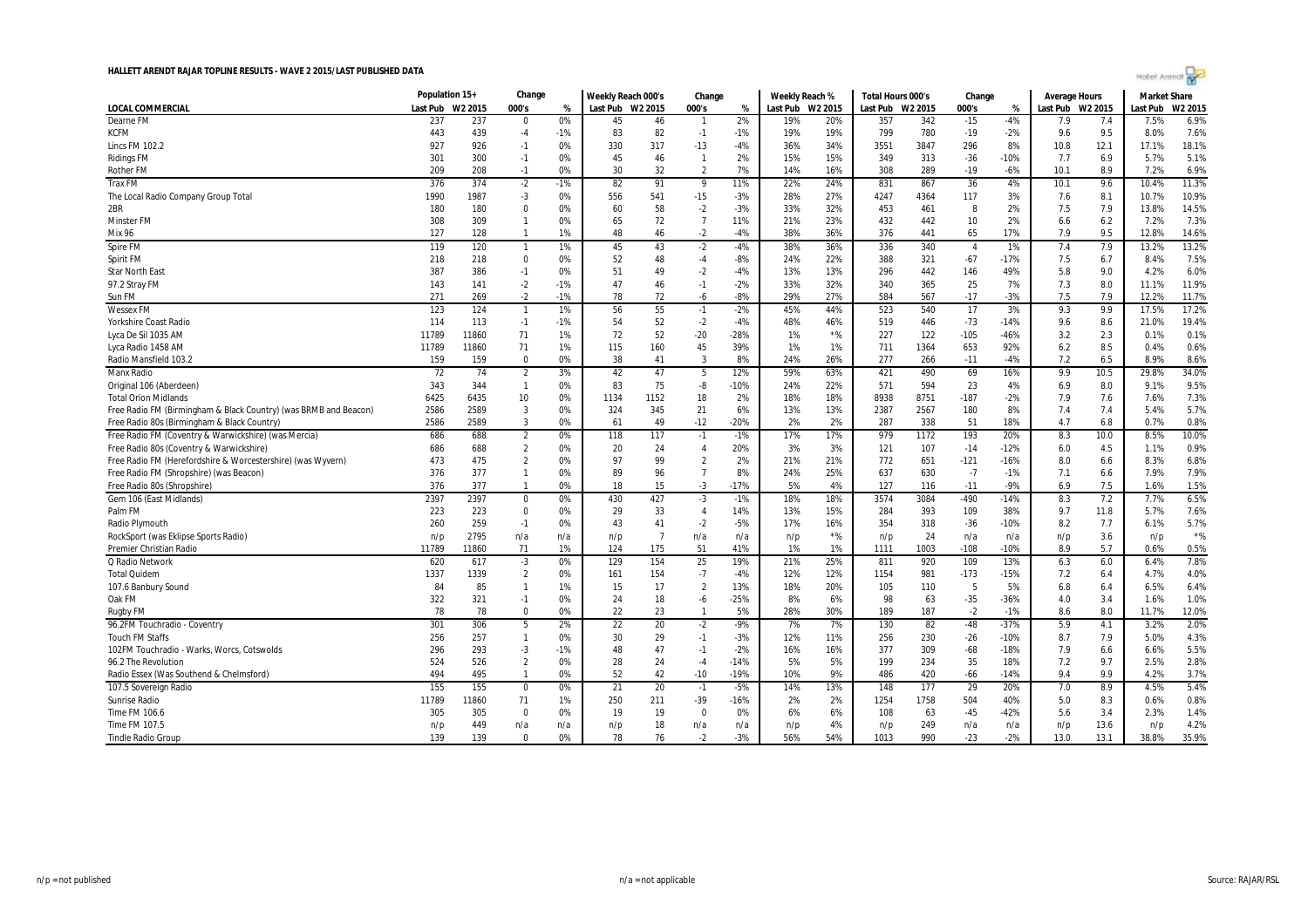|                                                      | Population 15+ |         |       | Change |          | Weekly Reach 000's | Change |        | Weekly Reach % |         | Total Hours 000's |         | Change |        | Average Hours |         | <b>Market Share</b> |         |
|------------------------------------------------------|----------------|---------|-------|--------|----------|--------------------|--------|--------|----------------|---------|-------------------|---------|--------|--------|---------------|---------|---------------------|---------|
| LOCAL COMMERCIAL                                     | Last Pub       | W2 2015 | 000's |        | Last Pub | W2 2015            | 000's  |        | Last Pub       | W2 2015 | Last Pub          | W2 2015 | 000's  |        | Last Pub      | W2 2015 | Last Pub            | W2 2015 |
| Channel 103 FM                                       | 85             | 87      |       | 2%     | 45       | 45                 |        | 0%     | 53%            | 52%     | 522               | 509     | $-13$  | $-2%$  | 11.5          | 11.3    | 34.2%               | 30.4%   |
| Island FM 104.7                                      | 53             | 53      |       | 0%     | 33       | 31                 | $-2$   | $-6%$  | 62%            | 58%     | 491               | 482     | -9     | $-2%$  | 15.0          | 15.6    | 45.3%               | 44.4%   |
| Town and Country Broadcasting (South and West Wales) | 1728           | 1728    |       | 0%     | 328      | 325                | - 5    | $-1%$  | 19%            | 19%     | 2350              | 2238    | $-112$ | $-5%$  |               | 6.9     | 6.6%                | 6.2%    |
| 106.3 Bridge FM                                      | 128            | 128     |       | 0%     | 41       | 37                 |        | $-10%$ | 32%            | 29%     | 334               | 344     | 10     | 3%     | 8.2           | 9.2     | 11.2%               | 11.9%   |
| Radio Carmarthenshire and Scarlet FM                 | 130            | 130     |       | 0%     | 37       | 31                 | -6     | 16%    | 29%            | 24%     | 367               | 275     | $-92$  | $-25%$ | 9.9           | 9.0     | 11.7%               | 9.3%    |
| Radio Ceredigion                                     | 79             | 79      |       | 0%     | 18       | 20                 |        | 11%    | 22%            | 25%     | 129               | 156     | 27     | 21%    | 7.3           | 7.8     | 6.8%                | 7.8%    |
| <b>Nation Hits!</b>                                  | 471            | 471     | 0     | 0%     | 43       | 39                 | -4     | $-9%$  | 9%             | 8%      | 222               | 169     | -53    | $-24%$ | 5.2           | 4.3     | 2.1%                | 1.7%    |
| <b>Nation Radio</b>                                  | 1507           | 1508    |       | 0%     | 176      | 179                |        | 2%     | 12%            | 12%     | 870               | 865     | -5     | $-1%$  | 5.0           | 4.8     | 2.8%                | 2.8%    |
| 102.5 Radio Pembrokeshire                            | 100            | 100     | O     | 0%     | 43       | 42                 | - 11   | $-2%$  | 43%            | 42%     | 429               | 430     |        | 0%     | 10.0          | 10.4    | 19.7%               | 20.3%   |
| <b>Total UKRD</b>                                    | 1635           | 1663    | 28    | 2%     | 378      | 403                | 25     | 7%     | 23%            | 24%     | 2911              | 3186    | 275    | 9%     |               | 7.9     | 9.2%                | 9.5%    |
| The Bee                                              | 452            | 451     | - 1   | 0%     | 43       | 50                 |        | 16%    | 10%            | 11%     | 267               | 311     | 44     | 16%    | 6.1           | 6.2     | 3.5%                | 4.1%    |
| 96.4 Eagle Radio                                     | 543            | 541     | $-2$  | 0%     | 135      | 132                |        | $-2%$  | 25%            | 24%     | 968               | 917     | $-51$  | $-5%$  | 7.2           | 7.0     | 9.2%                | 8.6%    |
| <b>KL.FM 96.7</b>                                    | 154            | 184     | 30    | 19%    | 52       | 54                 |        | 4%     | 34%            | 29%     | 549               | 523     | $-26$  | $-5%$  | 10.5          | 9.7     | 16.8%               | 13.7%   |
| Pirate FM                                            | 487            | 487     |       | 0%     | 165      | 157                | -8     | $-5%$  | 34%            | 32%     | 1444              | 1409    | $-35$  | $-2%$  | 8.7           | 9.0     | 12.6%               | 12.3%   |
| Wave 102                                             | n/p            | 144     | n/a   | n/a    | n/p      | 23                 | n/a    | n/a    | n/p            | 16%     | n/p               | 142     | n/a    | n/a    | n/p           | 6.1     | n/p                 | 5.3%    |
| Radio Yorkshire                                      | 4532           | 4519    | n/a   | n/a    |          | 65                 | n/a    |        | 2%             | 1%      | 208               | 247     | n/a    | n/a    | 2.9           | 3.8     | 0.2%                | 0.3%    |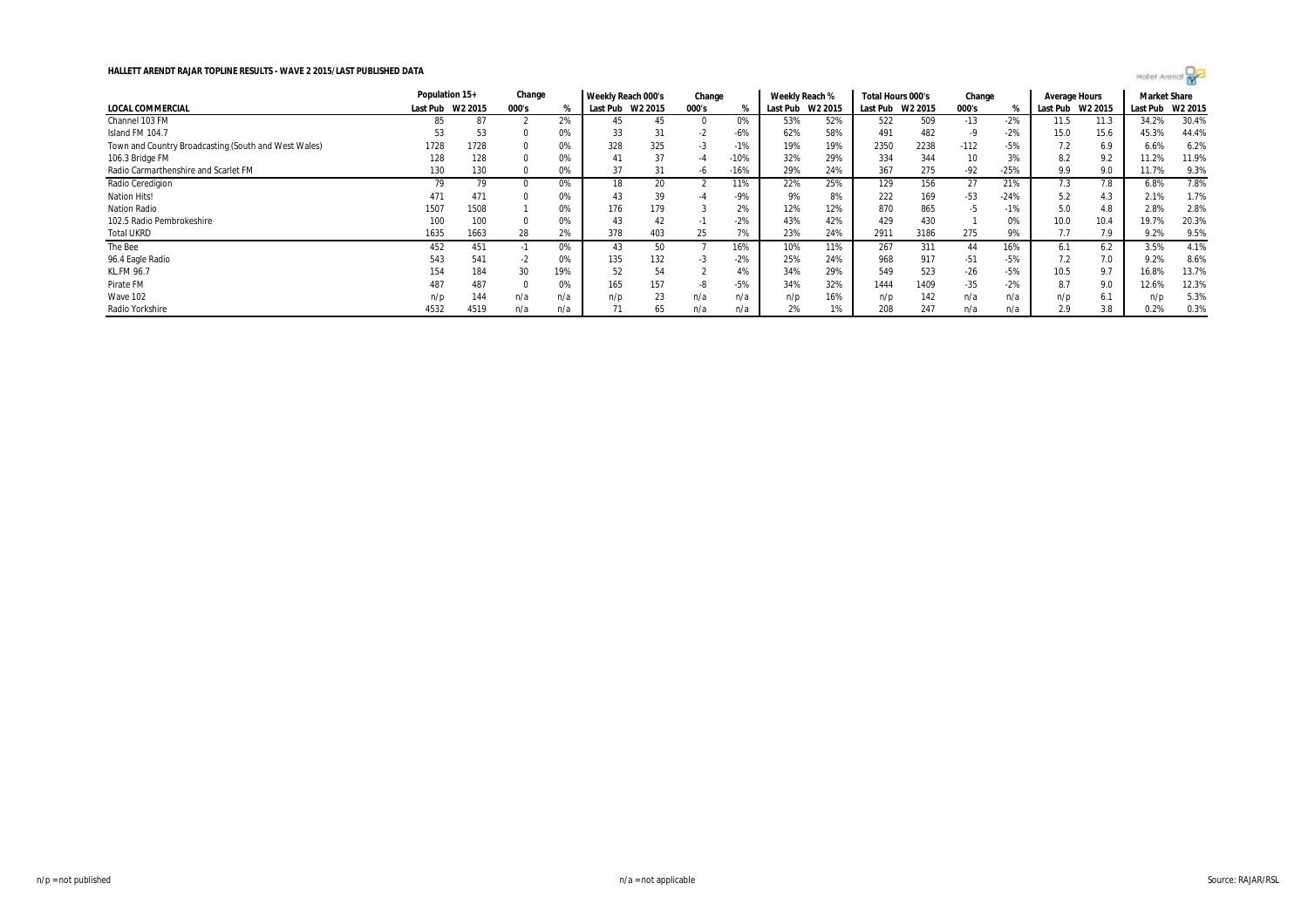|                                      |          | Population 15+ |                |       | Weekly Reach 000's |         | Change         |        | Weekly Reach % |         | Total Hours 000's |         | Change   |        | Average Hours |         | <b>Market Share</b> |         |
|--------------------------------------|----------|----------------|----------------|-------|--------------------|---------|----------------|--------|----------------|---------|-------------------|---------|----------|--------|---------------|---------|---------------------|---------|
| <b>LOCAL COMMERCIAL</b>              | Last Pub | W2 2015        | 000's          | %     | Last Pub           | W2 2015 | 000's          | %      | Last Pub       | W2 2015 | Last Pub          | W2 2015 | 000's    | %      | Last Pub      | W2 2015 | Last Pub            | W2 2015 |
| <b>BBC Local Radio in England</b>    | 43253    | 43332          | 79             | 0%    | 6613               | 6656    | 43             | 1%     | 15%            | 15%     | 58452             | 61093   | 2641     | 5%     | 8.8           | 9.2     | 7.1%                | 7.2%    |
| <b>BBC Radio Berkshire</b>           | 822      | 822            | $\mathbf 0$    | 0%    | 98                 | 119     | 21             | 21%    | 12%            | 14%     | 761               | 780     | 19       | 2%     | 7.8           | 6.6     | 5.6%                | 5.2%    |
| <b>BBC Radio Bristol</b>             | 893      | 895            | 2              | 0%    | 149                | 120     | $-29$          | -19%   | 17%            | 13%     | 1491              | 1133    | $-358$   | $-24%$ | 10.0          | 9.4     | 7.6%                | 6.5%    |
| <b>BBC Radio Cambridgeshire</b>      | 744      | 744            | $\Omega$       | 0%    | 104                | 113     | 9              | 9%     | 14%            | 15%     | 887               | 1120    | 233      | 26%    | 8.5           | 9.9     | 6.6%                | 8.5%    |
| <b>BBC Radio Cornwall</b>            | 461      | 462            | $\mathbf{1}$   | 0%    | 149                | 133     | $-16$          | $-11%$ | 32%            | 29%     | 1821              | 1730    | $-91$    | $-5%$  | 12.2          | 13.0    | 18.0%               | 15.9%   |
| <b>BBC Coventry and Warwickshire</b> | 695      | 696            | $\overline{1}$ | 0%    | 96                 | 85      | $-11$          | $-11%$ | 14%            | 12%     | 761               | 691     | $-70$    | $-9%$  | 7.9           | 8.1     | 6.4%                | 5.7%    |
| <b>BBC Radio Cumbria</b>             | 408      | 405            | $-3$           | $-1%$ | 108                | 133     | 25             | 23%    | 26%            | 33%     | 1031              | 1199    | 168      | 16%    | 9.6           | 9.0     | 12.2%               | 13.7%   |
| <b>BBC Radio Derby</b>               | 654      | 655            | $\mathbf{1}$   | 0%    | 157                | 149     | -8             | $-5%$  | 24%            | 23%     | 1726              | 1559    | $-167$   | $-10%$ | 11.0          | 10.5    | 12.0%               | 10.9%   |
| <b>BBC Radio Devon</b>               | 975      | 975            | $\Omega$       | 0%    | 221                | 214     | $-7$           | $-3%$  | 23%            | 22%     | 2559              | 2126    | $-433$   | $-17%$ | 11.6          | 10.0    | 12.0%               | 9.5%    |
| <b>BBC Essex</b>                     | 1298     | 1298           | 0              | 0%    | 197                | 187     | $-10$          | $-5%$  | 15%            | 14%     | 1940              | 2399    | 459      | 24%    | 9.8           | 12.8    | 6.8%                | 8.2%    |
| <b>BBC Radio Gloucestershire</b>     | 501      | 503            | $\overline{2}$ | 0%    | 97                 | 95      | $-2$           | $-2%$  | 19%            | 19%     | 759               | 714     | $-45$    | $-6%$  | 7.8           | 7.5     | 7.0%                | 6.3%    |
| <b>BBC Hereford &amp; Worcester</b>  | 504      | 505            | $\mathbf{1}$   | 0%    | 119                | 111     | -8             | $-7%$  | 24%            | 22%     | 1135              | 903     | $-232$   | $-20%$ | 9.6           | 8.1     | 10.7%               | 9.0%    |
| <b>BBC Radio Humberside</b>          | 767      | 764            | $-3$           | 0%    | 175                | 194     | 19             | 11%    | 23%            | 25%     | 1596              | 2234    | 638      | 40%    | 9.1           | 11.5    | 8.8%                | 12.2%   |
| <b>BBC Radio Kent</b>                | 1464     | 1472           | 8              | 1%    | 198                | 213     | 15             | 8%     | 14%            | 14%     | 1613              | 1753    | 140      | 9%     | 8.2           | 8.2     | 5.0%                | 5.3%    |
| <b>BBC Radio Lancashire</b>          | 1190     | 1185           | $-5$           | 0%    | 186                | 186     | $\mathbf 0$    | 0%     | 16%            | 16%     | 1433              | 1270    | $-163$   | $-11%$ | 7.7           | 6.8     | 7.1%                | 6.0%    |
| <b>BBC Radio Leeds</b>               | 1646     | 1639           | $-7$           | 0%    | 250                | 237     | $-13$          | $-5%$  | 15%            | 14%     | 1455              | 1686    | 231      | 16%    | 5.8           | 7.1     | 4.9%                | 5.9%    |
| <b>BBC Radio Leicester</b>           | 838      | 840            | $\overline{2}$ | 0%    | 160                | 168     | 8              | 5%     | 19%            | 20%     | 1105              | 1135    | 30       | 3%     | 6.9           | 6.8     | 7.6%                | 7.6%    |
| <b>BBC Radio Lincolnshire</b>        | 553      | 552            | $-1$           | 0%    | 104                | 91      | $-13$          | $-13%$ | 19%            | 16%     | 1317              | 1121    | $-196$   | $-15%$ | 12.7          | 12.4    | 11.0%               | 9.4%    |
| BBC London 94.9                      | 11789    | 11860          | 71             | 1%    | 404                | 477     | 73             | 18%    | 3%             | 4%      | 2744              | 2052    | $-692$   | $-25%$ | 6.8           | 4.3     | 1.4%                | 0.9%    |
| <b>BBC Radio Manchester</b>          | 2213     | 2217           | $\overline{4}$ | 0%    | 229                | 230     | $\overline{1}$ | 0%     | 10%            | 10%     | 1470              | 1796    | 326      | 22%    | 6.4           | 7.8     | 3.9%                | 4.5%    |
| <b>BBC Radio Mersevside</b>          | 1667     | 1669           | $\overline{2}$ | 0%    | 306                | 304     | $-2$           | $-1%$  | 18%            | 18%     | 3688              | 4020    | 332      | 9%     | 12.0          | 13.2    | 12.1%               | 12.7%   |
| <b>BBC Radio Newcastle</b>           | 1444     | 1440           | $-4$           | 0%    | 286                | 289     | 3              | 1%     | 20%            | 20%     | 2080              | 2252    | 172      | 8%     | 7.3           | 7.8     | 7.9%                | 8.1%    |
| <b>BBC Radio Norfolk</b>             | 776      | 777            | $\mathbf{1}$   | 0%    | 180                | 188     | 8              | 4%     | 23%            | 24%     | 2111              | 2329    | 218      | 10%    | 11.7          | 12.4    | 12.6%               | 13.5%   |
| <b>BBC Radio Northampton</b>         | 490      | 490            | $\mathbf 0$    | 0%    | 90                 | 94      | $\overline{4}$ | 4%     | 18%            | 19%     | 1071              | 1291    | 220      | 21%    | 11.9          | 13.7    | 11.0%               | 12.9%   |
| <b>BBC Radio Nottingham</b>          | 803      | 804            | $\overline{1}$ | 0%    | 155                | 151     | $-4$           | $-3%$  | 19%            | 19%     | 1484              | 1551    | 67       | 5%     | 9.6           | 10.3    | 9.6%                | 9.6%    |
| <b>BBC Radio Oxford</b>              | 528      | 532            | $\overline{4}$ | 1%    | 86                 | 74      | $-12$          | $-14%$ | 16%            | 14%     | 702               | 635     | $-67$    | $-10%$ | 8.2           | 8.6     | 7.1%                | 6.1%    |
| <b>BBC Radio Sheffield</b>           | 1297     | 1297           | $\mathbf 0$    | 0%    | 276                | 237     | $-39$          | $-14%$ | 21%            | 18%     | 2634              | 2611    | $-23$    | $-1%$  | 9.6           | 11.0    | 10.7%               | 10.0%   |
| <b>BBC Radio Shropshire</b>          | 396      | 398            | $\overline{2}$ | 1%    | 91                 | 95      | $\overline{4}$ | 4%     | 23%            | 24%     | 892               | 926     | 34       | 4%     | 9.8           | 9.7     | 11.1%               | 10.7%   |
| <b>Total BBC Radio Solent</b>        | 1778     | 1778           | $\Omega$       | 0%    | 272                | 264     | -8             | $-3%$  | 15%            | 15%     | 2603              | 2565    | $-38$    | $-1%$  | 9.6           | 9.7     | 7.3%                | 7.1%    |
| <b>BBC Somerset</b>                  | 449      | 449            | $\mathbf 0$    | 0%    | 68                 | 65      | $-3$           | $-4%$  | 15%            | 14%     | 423               | 521     | 98       | 23%    | 6.2           | 8.1     | 4.0%                | 5.0%    |
| <b>BBC Radio Stoke</b>               | 616      | 614            | $-2$           | 0%    | 130                | 131     | $\overline{1}$ | 1%     | 21%            | 21%     | 1242              | 1214    | $-28$    | $-2%$  | 9.6           | 9.3     | 9.0%                | 8.8%    |
| <b>BBC Radio Suffolk</b>             | 541      | 541            | $\mathbf 0$    | 0%    | 129                | 123     | $-6$           | $-5%$  | 24%            | 23%     | 1109              | 1222    | 113      | 10%    | 8.6           | 9.9     | 10.1%               | 11.4%   |
| <b>BBC Sussex and BBC Surrey</b>     | 2562     | 2568           | 6              | 0%    | 271                | 260     | $-11$          | $-4%$  | 11%            | 10%     | 2039              | 1908    | $-131$   | $-6%$  | 7.5           | 7.3     | 3.8%                | 3.6%    |
| <b>BBC Radio Tees</b>                | 794      | 791            | $-3$           | 0%    | 138                | 149     | 11             | 8%     | 17%            | 19%     | 697               | 1039    | 342      | 49%    | 5.1           | 7.0     | 4.7%                | 6.6%    |
| <b>BBC Three Counties Radio</b>      | 1343     | 1354           | 11             | 1%    | 147                | 153     | 6              | 4%     | 11%            | 11%     | 970               | 1284    | 314      | 32%    | 6.6           | 8.4     | 3.6%                | 4.9%    |
| BBC WM (Birmingham & Black Country)  | 2366     | 2371           | 5              | 0%    | 209                | 219     | 10             | 5%     | 9%             | 9%      | 1969              | 2486    | 517      | 26%    | 9.4           | 11.3    | 5.0%                | 6.1%    |
| <b>BBC Radio Wiltshire/Swindon</b>   | 574      | 577            | 3              | 1%    | 90                 | 97      |                | 8%     | 16%            | 17%     | 666               | 831     | 165      | 25%    | 7.4           | 8.6     | 4.9%                | 6.7%    |
| <b>BBC Radio York</b>                | 533      | 534            | -1             | 0%    | 74                 | 80      | 6              | 8%     | 14%            | 15%     | 491               | 631     | 140      | 29%    | 6.6           | 7.9     | 4.5%                | 5.8%    |
| <b>BBC Radio Guernsey</b>            | 53       | 53             | $\Omega$       | 0%    | 23                 | 22      | $\cdot$ 1      | $-4%$  | 43%            | 42%     | 234               | 234     | $\Omega$ | 0%     | 10.2          | 10.7    | 21.6%               | 21.6%   |
| <b>BBC Radio Jersey</b>              | 85       | 87             | $\overline{2}$ | 2%    | 30                 | 31      |                | 3%     | 35%            | 36%     | 271               | 282     | 11       | 4%     | 9.1           | 9.0     | 17.8%               | 16.9%   |